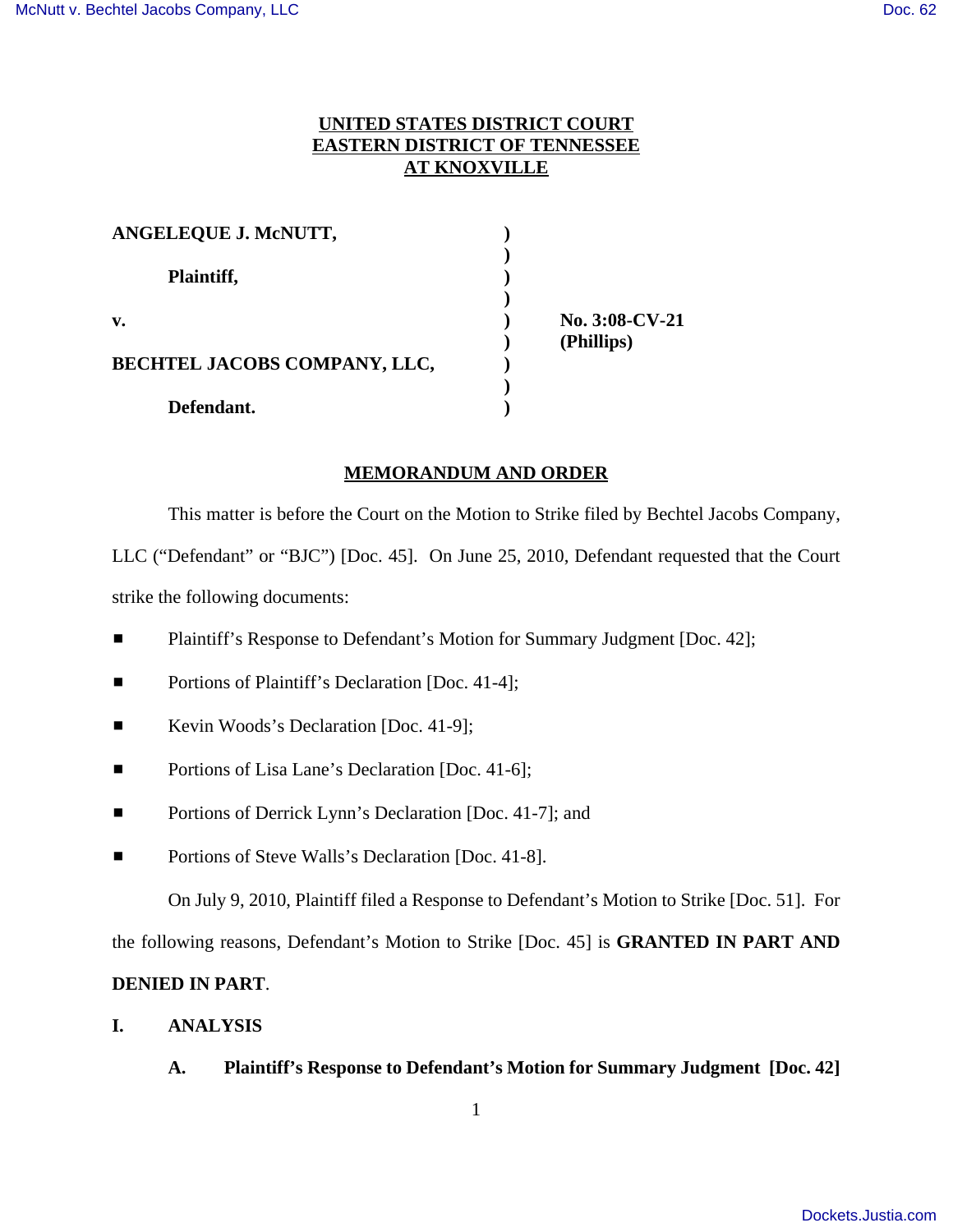On May 17, 2010, Defendant filed its Motion for Summary Judgment [Doc. 34]. On June 16, 2010, Plaintiff filed an untimely Response to Defendant's Motion for Summary Judgment [Doc. 42]. Plaintiff's Response was untimely because the Court had previously allowed Plaintiff up to and including June 15, 2010, to file a response to Defendant's Motion for Summary Judgment [Doc. 40].

While Defendant argues that Plaintiff has not followed the deadlines, Defendant is equally at fault. Under Local Rule 7.1(a)(3), "any reply brief and accompanying material shall be served and filed no later than 7 days after the service of the answering brief." Defendant filed its Reply Memorandum in Support of Its Motion for Summary Judgment [Doc. 44] on June 25, 2010. However, because Plaintiff filed its Response to Defendant's Motion for Summary Judgment [Doc. 42] on June 16, 2010, Defendant's Reply [Doc. 44] was untimely. In addition, Defendant violated the local rule instructing that reply briefs "not be used to reargue the points and authorities included in the opening brief . . ." Defendant violated this rule by rehashing the arguments raised in its Memorandum in Support of Its Motion for Summary Judgment [Doc. 36]. The point is simple: both parties have not followed the deadlines.

Moreover, because Plaintiff filed her response only one day late, Defendant was not prejudiced by the delay. Accordingly, Defendant's Motion to Strike [Doc. 45] is **DENIED**, whereby Plaintiff's Response to Defendant's Motion for Summary Judgment [Doc. 42] shall not be stricken from the record.

#### **B. Plaintiff's Declaration [Doc. 41-4]**

Defendant argues that Plaintiff's Declaration [Doc. 41-4] should be stricken because it includes statements that contradict her deposition testimony. In Plaintiff's Declaration, she states that "[a] security clearance was never 'required' to work in the K-25 Building." [Plaintiff's Declaration, Doc. 41-4 at 1]. Defendant argues that Plaintiff stated during her deposition testimony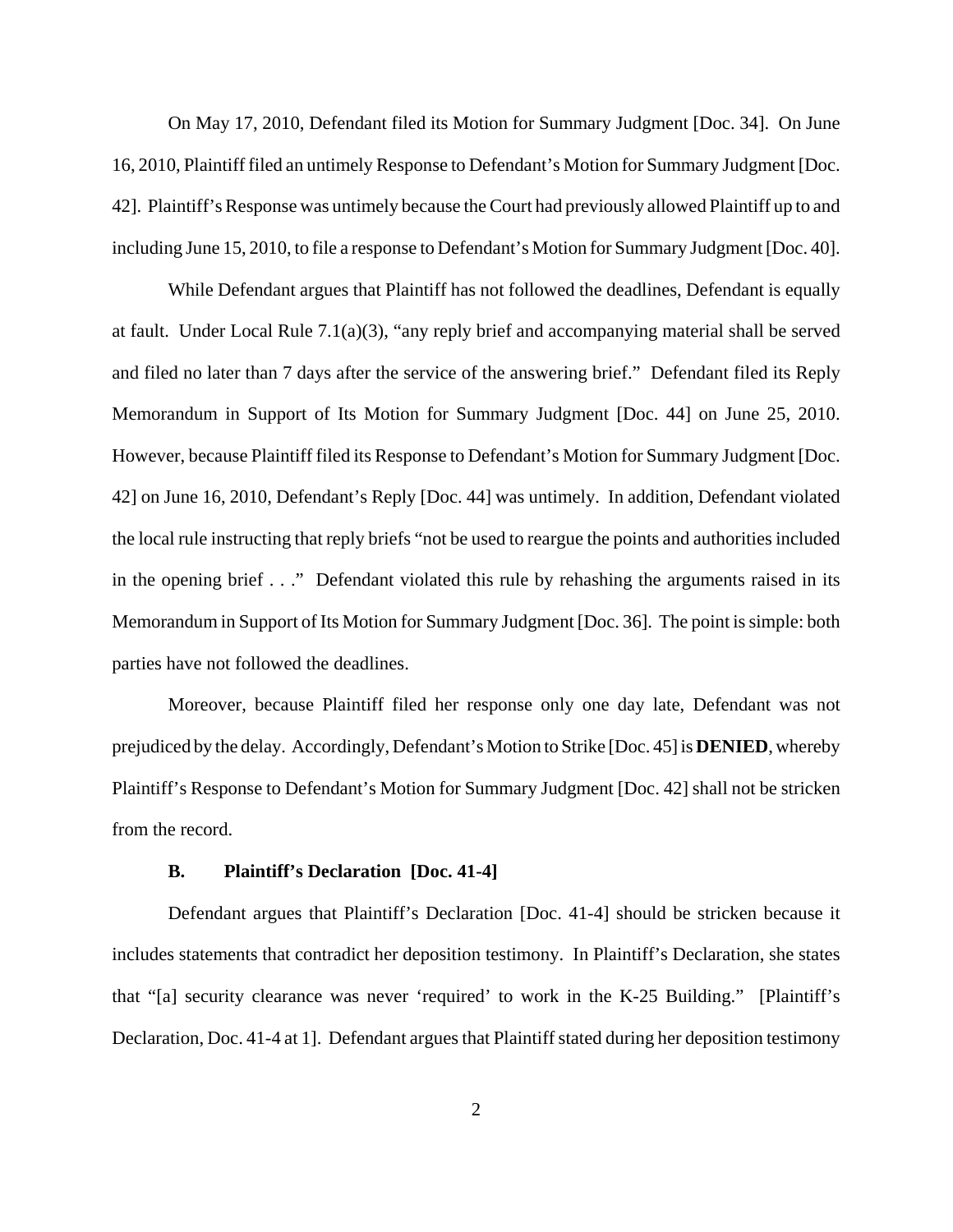that security clearances were always required. [Defendant's Motion to Strike, Doc. 45 at 5-7].

Plaintiff's Declaration [Doc. 41-4] does not contradict her deposition testimony because Plaintiff worked at the K-25 Building without having a security clearance. Both parties agree that if a worker at the K-25 Building did not have a security clearance, then that worker had to be escorted by others. There is nothing in Plaintiff's Declaration [Doc. 41-4] that contradicts this.

Defendant requests that two additional statements in Plaintiff's Declaration [Doc. 41-4]- also relating to security clearances- be stricken. However, those requests are denied for the same reason: Plaintiff did not contradict her deposition testimony. Accordingly, Defendant's Motion to Strike [Doc. 45] is **DENIED**, whereby Plaintiff's Declaration [Doc. 41-4] shall not be stricken from the record.

### **C. Kevin Woods's Declaration [Doc. 41-9]**

Defendant argues that Kevin Woods's Declaration [Doc. 41-9] should be stricken in its entirety. In support, Defendant states that Mr. Woods was not identified as a knowledgeable witness in Plaintiff's Initial Disclosure, and was not disclosed in any supplemental responses. Plaintiff admits that Mr. Woods was not disclosed prior to filing her Response to Defendant's Motion for Summary Judgment. [Plaintiff's Response to Defendant's Motion to Strike, Doc. 51 at 2].

Under Rule 37(c)(1) of the Federal Rules of Civil Procedure, "if a party fails to provide information or identify a witness as required by Rule 26(a) or (e), the party is not allowed to use that information or witness to supply evidence on a motion, at a hearing, or at a trial, unless the failure was substantially justified or is harmless." Fed. R. Civ. P. 37(c)(1). Under Rule 26(a)(1)(A)(I), a party must provide in its Initial Disclosure "the name and, if known, the address and telephone number of each individual likely to have discoverable information - along with the subjects of that information- that the disclosing party may use to support its claims or defenses, unless the use would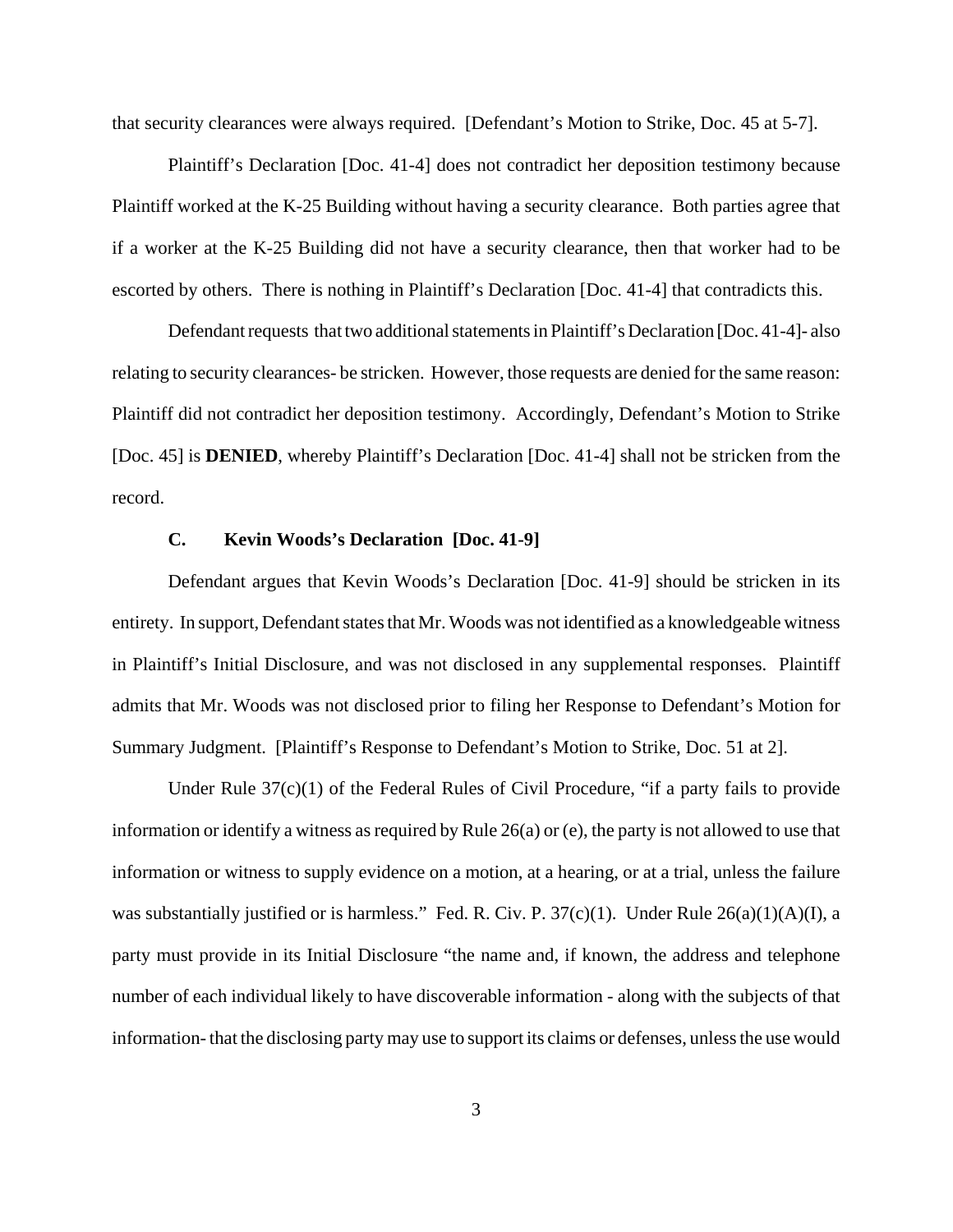be solely for impeachment . . ." In addition, parties have a duty to supplement its disclosure "if the party learns that in some material respect the disclosure or response is incomplete or incorrect, and if the additional or corrective information has not otherwise been made known to the other parties during the discovery process  $\ldots$ " Fed. R. Civ. P. 26(e)(1)(A).

Mr. Woods served as one of Plaintiff's supervisors while she worked at the K-12 Building. Defendant argues that it would suffer undue prejudice if Plaintiff were allowed to rely on Mr. Woods's Declaration. The Court finds Defendant's request well-taken. Plaintiff did not disclose Mr. Woods as a knowledgeable witness, and therefore may not rely upon his declaration in support of her Response in Opposition to Defendant's Motion for Summary Judgment [Doc. 42]. *See* Fed. R. Civ. P. 37(c)(1). Accordingly, Defendant's Motion to Strike [Doc. 45] is **GRANTED**, **whereby**

### **Kevin Woods's Declaration [Doc. 41-9] SHALL BE STRICKEN FROM THE RECORD.**

#### **D. Declarations By Co-Workers [Docs. 41-6, 41-7, 41- 8]**

Defendant requests that the Court strike portions of the Declarations made by Plaintiff's former co-workers: Lisa Lane, Derrick Lynn, and Steve Walls [Docs. 41-6, 41-7, 41-8]. In particular, Defendant requests that the Court strike the following statement, which is included in each Declaration:

> During her period of employment with Bechtel Jacobs Company, LLC, Angeleque McNutt was considered to be a hard worker and was not considered to be a subpar worker in any way.

[Docs. 41-6, 41-7, 41-8]. Defendant requests that these statements be stricken because they are not based upon personal knowledge.

Under Rule  $56(e)(1)$  of the Federal Rules of Civil Procedure, "supporting or opposing affidavit[s] must be made on personal knowledge, set forth facts that would be admissible in evidence, and show that the affiant is competent to testify on the matters stated." Fed. R. Civ. P.